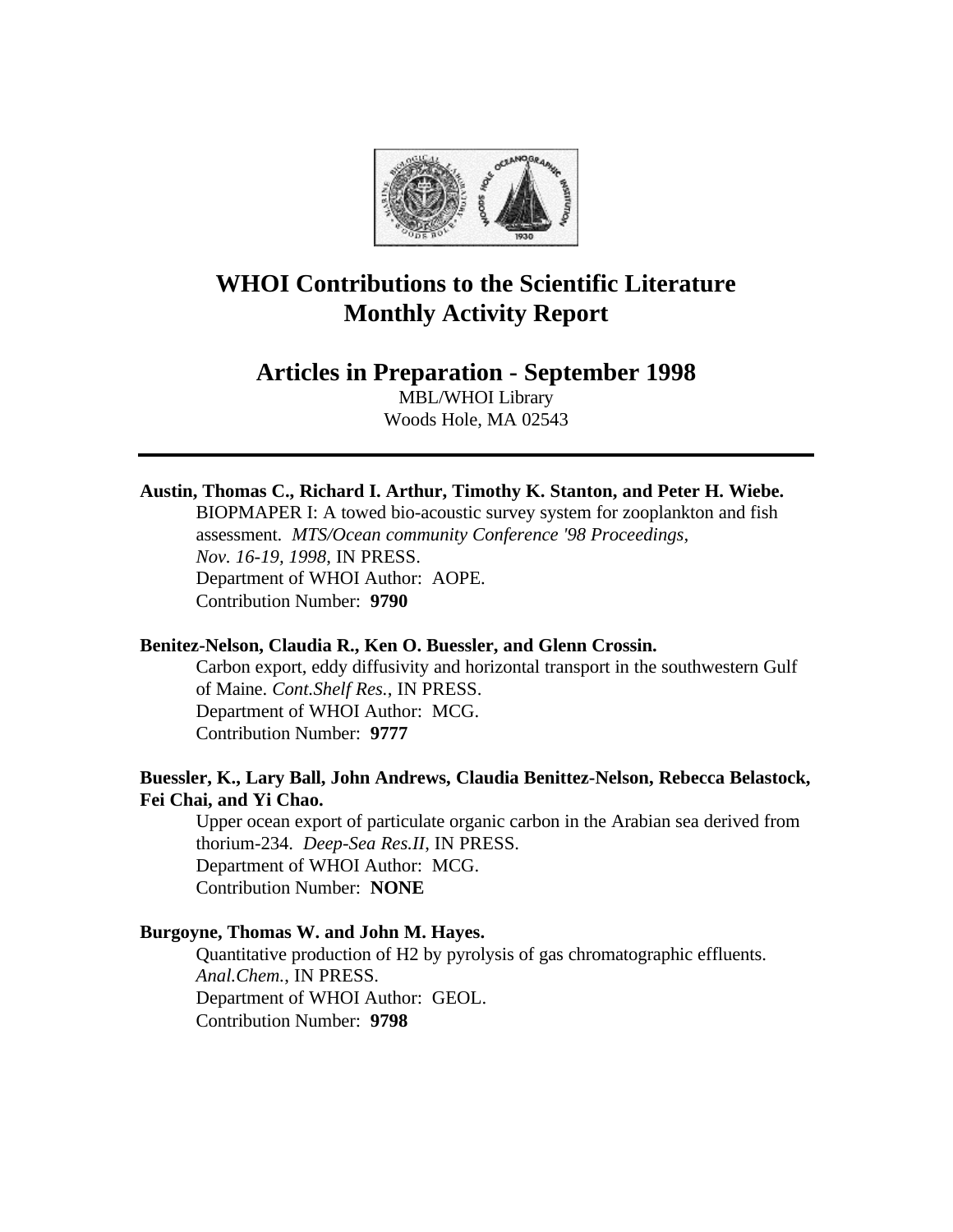#### **Caron, David A., Emily R. Peele, Ee Lin Lim, and Mark R. Dennett.**

Picoplankton and nanoplankton and their trophic coupling in surface waters of the Saragasso Sea south of Bermuda. *Limnol.Oceanogr.*, IN PRESS. Department of WHOI Author: BIO. Contribution Number: **9797**

# **Chang, F. H., I. Garthwaite, D. M. Anderson, N. Towers, R. Stewart, and L. MacKenzie.**

Immunofluorescent detection of PSP-producing dinoflagellate*, Alexandrium minutum* from Bay of Plenty, New Zealand. *New Zealand J.Freshw.Res.*, IN PRESS. Department of WHOI Author: BIO. Contribution Number: **9793**

#### **Driscoll, N. W. and G. H. Haug.**

A short circuit in thermohaline circulation: A cause for northern hemisphere glaciation? *Science*, IN PRESS. Department of WHOI Author: GEOL. Contribution Number: **9795**

# **Elderfield, H., E. R. Sholkovitz, and M. J. Greaves.**

Aeolian sources of rare earth elements to the western Pacific Ocean. *Mar.Chem.*, IN PRESS. Department of WHOI Author: MCG. Contribution Number: **9770**

## **Garcia-Gil, Soledad, Federico Vilas-Martin, Araceli Munoz, Juan Acosta, and Elazar Uchupi.**

Quaternary sedimentation in the Ria de Ponteverda (Galicia), Northwest Spain. *J.Coastal Res.*, IN PRESS. Department of WHOI Author: GEOL. Contribution Number: **9788**

#### **Gawarkiewicz, Glen G.**

Effects of ambient stratification and shelfbreak topography on offshore transport of dense water on continental shelves. *J.Geophys.Res. Oceans*, IN PRESS. Department of WHOI Author: PO. Contribution Number: **9801**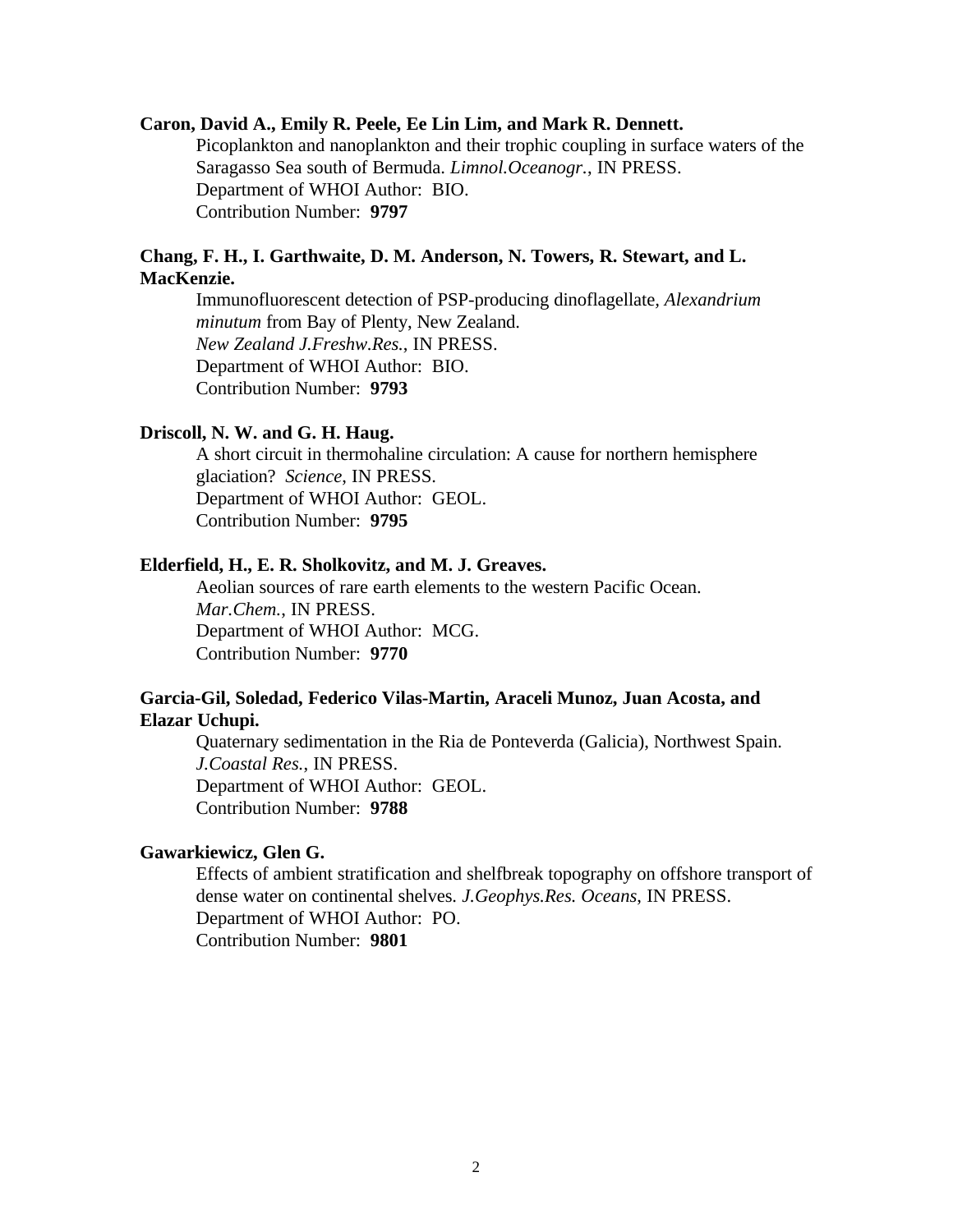# **Goyet, C., C. Coatanoan, G. Eischeid, T. Amaoka, K. Okuda, R. Healy, and S. Tsunogai.**

Spatial variation of total Co2 and total alkalinity in the northern Indian Ocean: A novel approach for the quantification of anthropogenic  $CO<sub>2</sub>$  in seawater. *J.Mar.Res.*, IN PRESS. Department of WHOI Author: MCG. Contribution Number: **9786**

#### **Hahn, Mark E.**

Biomarkers and bioassays for detecting contamination of the marine environment. *Sci.Total Environ.*, IN PRESS. Department of WHOI Author: BIO. Contribution Number: **9752**

#### **Hogg, Nelson G. and W. Brechner Owens.**

Direct measurements of the deep circulation within the Brazil Basin. *Deep-Sea Res.*, IN PRESS. Department of WHOI Author: PO. Contribution Number: **9791**

#### **Kaplan, Ilene M.**

Suspicion, growth and co-management in the commercial fishing industry: The financial settlers of New Bedford. *Mar.Policy*, IN PRESS. Department of WHOI Author: MPC. Contribution Number: **9772**

#### **Keleman, Peter B. and Einat Aharonov.**

Periodic formation of magma fractures and generation of layered gabbros in the lower crust beneath oceanic spreading ridges. *Geophys.Monogr.*, IN PRESS. Department of WHOI Author: GEOL. Contribution Number: **NONE**

# **McGillicuddy, D. J., Jr., R. Johnson, D. A. Siegel, N. R. Bates, A. F. Michaels, and A. H. Knap, .**

Mesoscale variations of biogeochemical properties in the Sargasso Sea. *J.Geophys.Res.-Oceans*, IN PRESS. Department of WHOI Author: AOPE. Contribution Number: **9792**

#### **Sholkovitz, E. R., H. Elderfield, R. Szymczak, and K. Casey.**

Island weathering: River sources of rare earth elements to the western Pacific Ocean. *Mar.Chem.*, IN PRESS. Department of WHOI Author: MCG. Contribution Number: **9771**